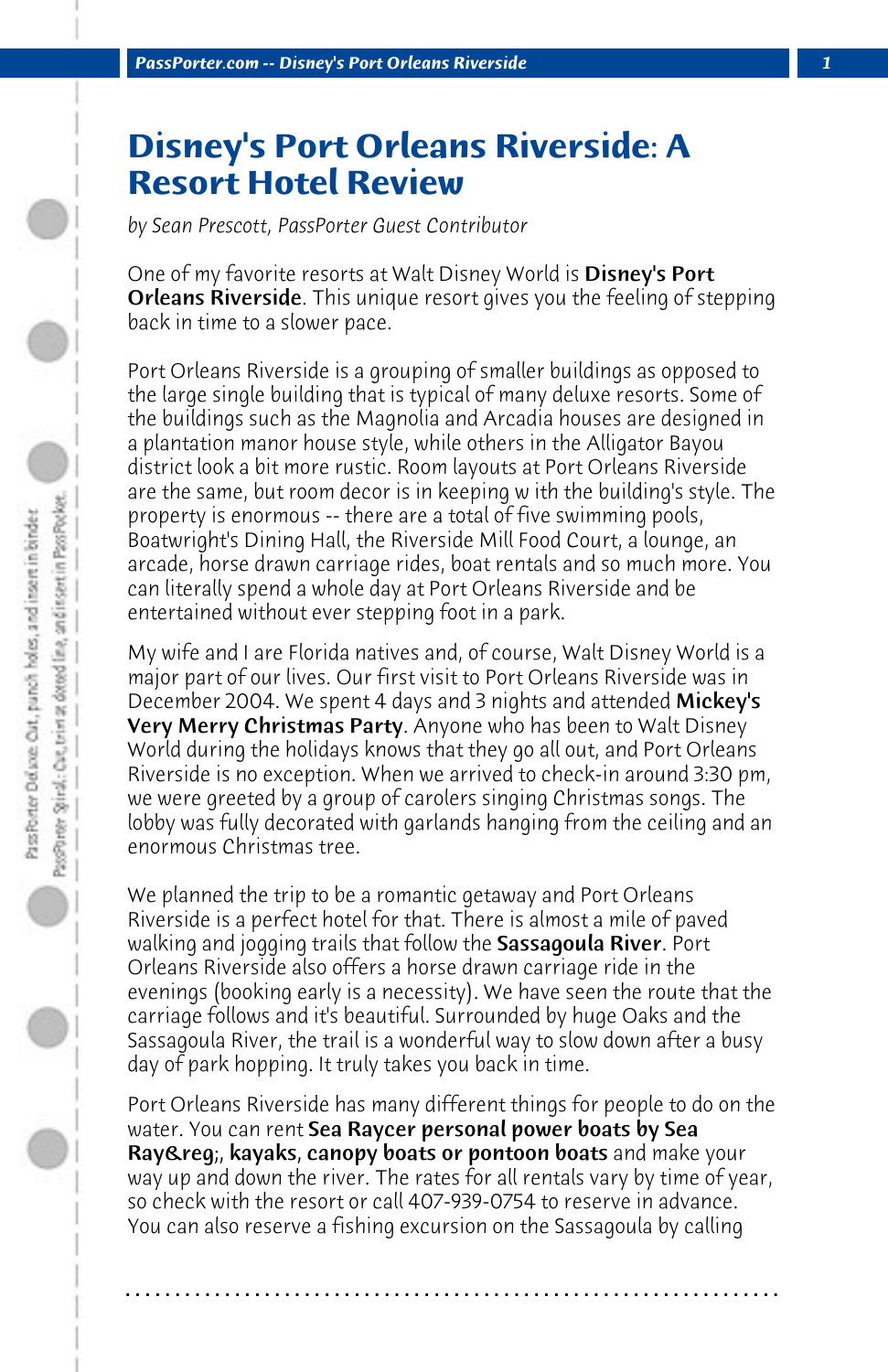that number, and for a far smaller fee, there is an old fishin' hole (catch and release only) in the Ol' Man Island recreation area.

For something more than "basic" transportation, a free ferry runs frequently from Port Orleans Riverside to Port Orleans French **Quarter** and then on to **Downtown Disney**. Though you can make the trip faster by taking the bus or driving yourself, the ride down the river is very nice. You will enjoy a view of one of the Lake Buena Vista golf course and you will also pass by the Saratoga Springs resort. The trip is nice if you are not in a hurry. Transportation from the resort to all parks is available by bus from the resort. If you're bound for another resort, you can take the bus or ferry to Downtown Disney and transfer there to buses to all resorts.

Another thing that is always important to talk about is the food. Boatwright's Dining Hall, Port Orleans Riverside's table-service restaurant, serves dinner only. It is a mix of American and Southern comfort foods. Choices include Southern favorites like Bourbon Barbecue Shrimp, Jamabalya, and Pecan Pie.

The other option is the cafeteria-style offerings at the **Riverside Mill** food court, open 6:00 am - midnight for breakfast, lunch, and dinner. Here you can get a la carte items such as pastries or bagels or complete meals for dine-in, or boxed to go back to your room. The seating area is very spacious. They have a kid's corner near the working water wheel with a low table for coloring and a TV playing one of Disney's animated classics. The food here is just as good as Boatwright's, without as much of a wait and at slightly less expense. There is also a very wide variety of food available, so even the pickiest of eaters should be able to find something they will enjoy. Also available from Riverside Mill is fresh pizza, delivered to your room (for a small delivery charge) until midnight. This is great for those late nights after you get back from enjoying the evening Extra Magic Hours that are one of the perks for staying at a Disney resort.

(If you have not been a Guest at one of the Walt Disney World resorts, the **Extra Magic Hours** are a special time every morning and/or evening when one park will open an hour early or stay open up to three hours later for resort guests only. It is a fantastic benefit that you get just for being a guest at any Walt Disney World resort. For more information on the Extra Magic Hours check out the Walt Disney World web site for all the details and schedule.)

I think that one of the best ways to enjoy a Walt Disney World vacation is to be able to get away from the parks and crowds at some point and just relax. The Port Orleans Riverside Resort is one of the best places I

**. . . . . . . . . . . . . . . . . . . . . . . . . . . . . . . . . . . . . . . . . . . . . . . . . . . . . . . . . . . . . . . . . .**